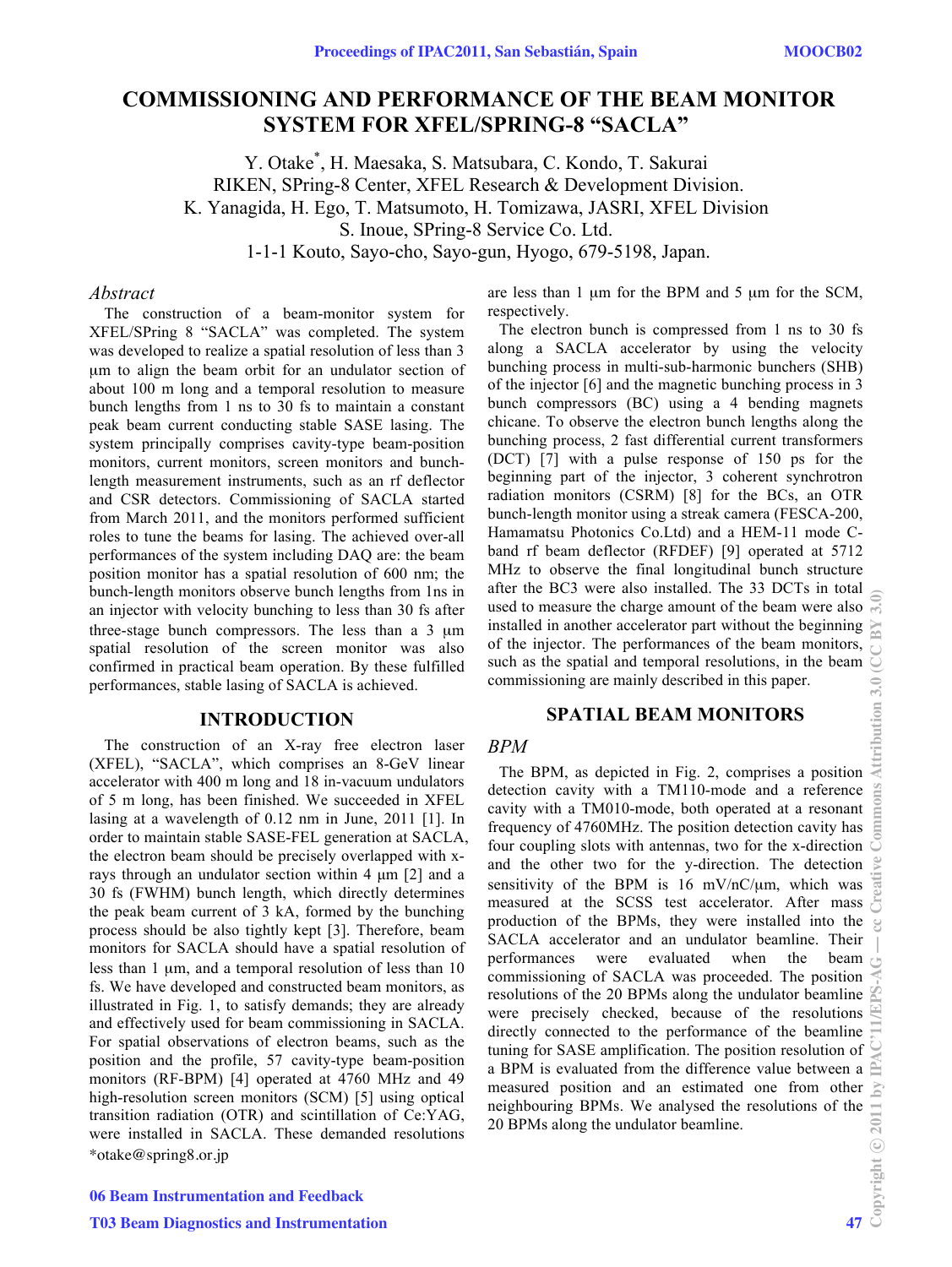

Figure 1: SACLA accelerator layout and the number of beam monitors.



Figure 2: Drawing of the RF-BPM cavity.



Figure 3: Position resolutions of the BPMs along the undulator beamline. The resolutions are less than 0.6 μm (STD).

In order to estimate the beam position at a given RF-BPM, the data of the other 19 RF-BPMs were used. The beam positions of the given RF-BPM to individual beam shots were estimated by the least-squares method. In this analysis, constraints coming from transfer matrices were imposed on a beam orbit and the positions and slopes of the beams at the given RF-BPM were determined so as to reproduce the other BPM data. By using an electron beam with a bunch charge of 0.1 nC and a beam energy of 7 GeV, we analyzed the position resolutions of the RF-BPMs on the undulator beamline. Figure 3 shows the evaluated position resolutions of the 20 BPMs.

## *SCM*

The SCM comprises a vacuum chamber, an in-vacuum screen of stainless-steel foil (100 μm thick) or Ce:YAG to radiate OTR or scintillation, focusing lenses with 3 groups and 4 pieces, and a CCD camera system. The lenses are placed near the screen with the distance between the front lens and the screen surface being 100 mm; the lenses have a large aperture of 2 inches. This optical-geometrical structure is effective to obtain a wide numerical aperture. The calculated resolution of an image on the screen is 2.5 μm. The observed images of the SCM, which are a beam profile and its pitched profiles to measure an electron bunch length by the RFDEF, are shown in Fig. 4.



Figure 4: A, the beam profile taken with the Ce:YAG screen and B, the beam image pitched by the RFDEF.

## **TEMPRAL BEAM MONITORS**



Figure 5: A, DCT. B, Bunching of an electron beam observed with the DCT, when changing the SHB rf power. C, Injector layout.

### *DCT*

The fast DCT, as shown in Fig. 5, which has a function to reduce any common-mode noise by differential outputs, was developed to measure the beam current. It comprises 4 outputs with a one-turn coil each and a finemet core (Hitachi Metal, Ltd.). On the other hand, the rough timing of the beam-arrival time can also be measured with the DCT, because of its fast pulse response. The pulse wave forms outputted from the DCT, as also shown in Fig. 5, were taken in the injector. The rise time of the pulse was about 200 ps (10-90%). This value, measured with a 13 GHz oscilloscope with less than 1 ps resolution, is

06 Beam Instrumentation and Feedback